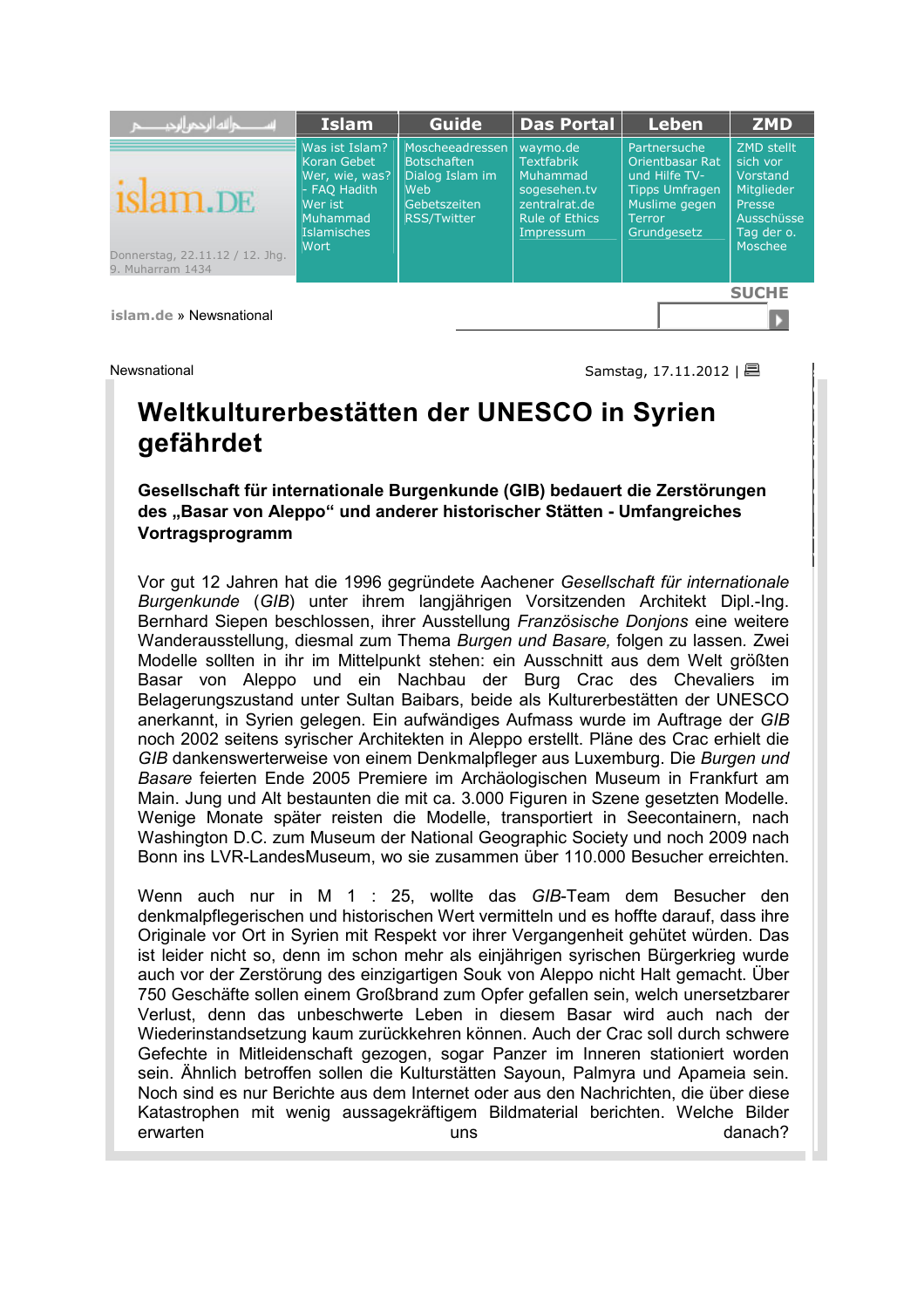Nun plant die *GIB* eine neue interkulturelle Ausstellung *Pilgerziel Jerusalem – Begegnung von Orient und Okzident* mit aufwändigen Modellen des Felsendoms und der Grabeskirche, wieder Weltkulturerbestätten der UNESCO, und hofft darauf, Geldgeber beider Konfessionen hierfür zu gewinnen. Hierzu wurde noch zu Jahresbeginn ein Inspirationsmodell des Felsendoms von Michael Siepen unter wissenschaftlicher Leitung seines Vaters erstellt, das ein Vorläufer eines viel aufwändigeren, Detail genaueren Modells gleichen Maßstabs sein sollte. islam.de und der Nachrichtensender Al Jazeera berichteten hierüber. Für dieses Projekt entstand eine Werbefilm, siehe unter http://youtu.be/JTF\_DOAKWaM.

In diesem Zusammenhang findet am 7.Dezember um 18°° Uhr eine Doppelvortragsveranstaltung zum Themenkomplex *Tempelberg – Felsendom – Al Aqsa Moschee*  statt, wobei das *GIB*-Team um den Historiker Dr. Ulrich Alertz, Bernhard und Michael Siepen eine selber erstellte 3D-Virtualisierung des Felsendomes vorführen und anschließend Dr. phil. Bilgehan Köhler, Archäologin aus Zürich, Tochter des vormaligen Vorsitzenden des ZMD, Dr. Axel Ayyub Köhler, zum Thema *Felsendom und Al Aqsa-Moschee, Zeugnisse aus der Omayadenzeit* referieren werden. Vortragsort ist der Hörsaal FO8 des Kármán-Auditorium, Eilfschornsteinstr. 15 in Aachen.

Näheres zur *GIB* unter www.burgenkunde.de

### **Syria's UNESCO World Heritage Sites under Threat**

*ICRS* **deplores destruction of Aleppo Bazar and other historic sites**

Some twelve years ago the *International Castle Research Society* (*ICRS*), established in Aachen in 1996 under its president Bernhard Siepen decided to complement their exhibition of *French Donjons* by producing another travelling exhibition of historical models on *Castles & Bazars*. It was to feature two large-scale models: a section of the largest bazar worldwide, *Aleppo Bazar*, and a reconstruction of *Crac des Chevaliers* castle shown under siege by sultan Baibars. Both sites are in present-day Syria and had been given world heritage site status by UNESCO.

Measurements were taken by Syrian architects based in Aleppo in 2002 to be used by *ICRS*. A monument conservator from Luxembourg was kind enough to provide construction plans of the Crac des Chevaliers. *Castles and Bazars* premiered at the Frankfurt Archaeology Museum in late 2005 and its models along with some 3,000 figurines were admired by old and young alike. Some months later the models were on show at the Washington DC National Geographic Society Museum, and in 2009 at the LVR Landesmuseum in Bonn. Altogether more than 100,000 visitors came to see the exhibition.

The *ICRS* team's intention had been to use their small models at 1:25 reduction to showcase the artistic and historical importance of the originals hoping they would be looked upon and looked after with due respect to their historical past in Syria.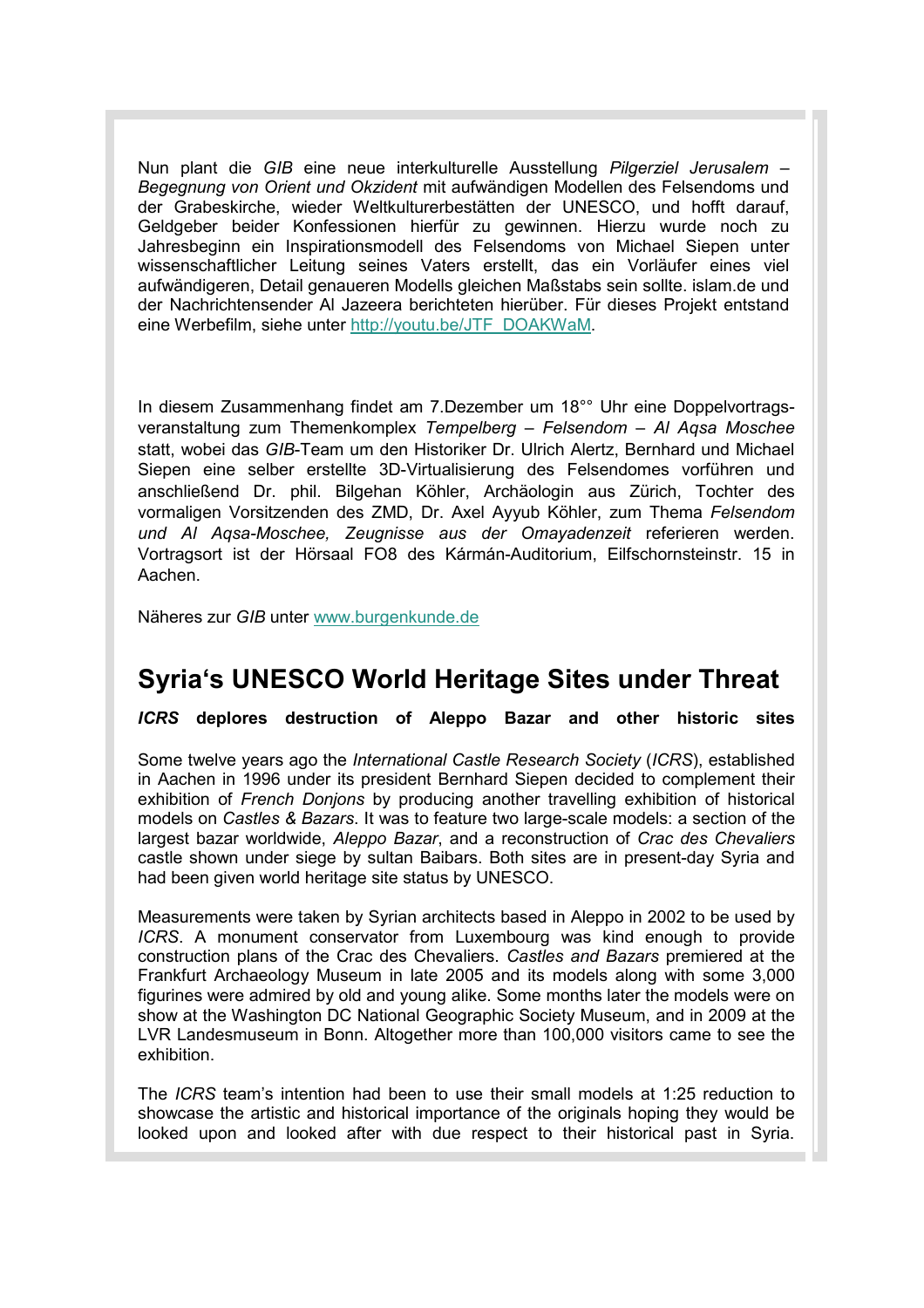Unfortunately this does not seem to be the case seeing that the unique *Aleppo Souk* did not escape destruction in the course of the present civil war. We learn some 750 shops were devastated by fire – such a loss of quality of life that cannot be restored even after eventual restoration. Equally the *Crac* des Chevaliers has been said to be damaged in fierce fighting, with tanks being deployed in its yards. Similarly Sayoun, Palmyra and Apameia are said to have been damaged. We only have internet testimony and reports of these catastrophes so far, with little information value to go on. What are we to expect in the future ?

*ICRS*'s new plans centre on an intercultural exhibition, *Pilgrimage to Jerusalem – Orient and Occident Meeting*, to present models of the Dome of the Rock and the Church of the Holy Sepulchre, these being world heritage sites as well. To gain sponsorship, a model of the Dome of the Rock has been produced by Michael Siepen and his father to serve as a pointer to the final, more elaborate model yet to be constructed. This project was covered by the German Muslim Central Council as well as by Al-Jazeera. For a promotional film of this project visit: https://www.youtube.com/watch?v=aCMoAL9aRy8.

In this context a double-feature programme will be offered in auditorium F0 8 of Karman-Forum, at 15 Eilfschornsteinstrasse in Aachen on December 7, 2012, starting at 18:00 hours. On the general theme of Temple Mount - Castle of the Rock – Al-Aqsa Mosque, the ICRS team consisting of Dr. Ulrich Alertz, Bernhard and Michael Siepen will present their 3D-visualisation of the Castle of the Rock. This will be followed by a talk given by Dr. Bilgehan-Köhler, archaeologist from Zurich, Switzerland, who is the daughter of a former president of the German Muslim Central Council, the topic being *Castle of the Rock and Al-Aqsa Mosque – witnesses of Omayyad times*. For more information visit www.burgenkunde.de or phone 0049-(0)241-60 45 00.

Translation by Dr. phil. Jürgen Jansen

## **Les sites inscrits au Patrimoine de l'Humanité de l'Unesco en Syrie menacés!**

### **La SIC (Société Internationale de Castellologie) déplore les destructions occasionnées au "Bazar d'Alep " et à d' autres importants monuments historiques.**

C'est, il y a une douzaine d'années, que la *Société Internationale de Castellologie (SIC)* /*Gesellschaft für internationale Burgenkunde* (*GIB*), fondée en 1996, sous la présidence continue de M Bernard Siepen, Architecte diplômé, a pris la décison de faire suivre son exposition, *Donjons français,* par une autre exposition itinérante, cette fois sur le thème: *Châteaux forts et Bazars.* 

En son centre figureraient deux maquettes: une partie choisie du plus grand bazar au monde: le Bazar d'Alep et une reconstitution de la forteresse du Crac des Chevaliers à l'époque de son siège par le Sultan Babar. Ces deux monuments figurent sur la liste du Patrimoine universel de l'Unesco et sont situés en Syrie.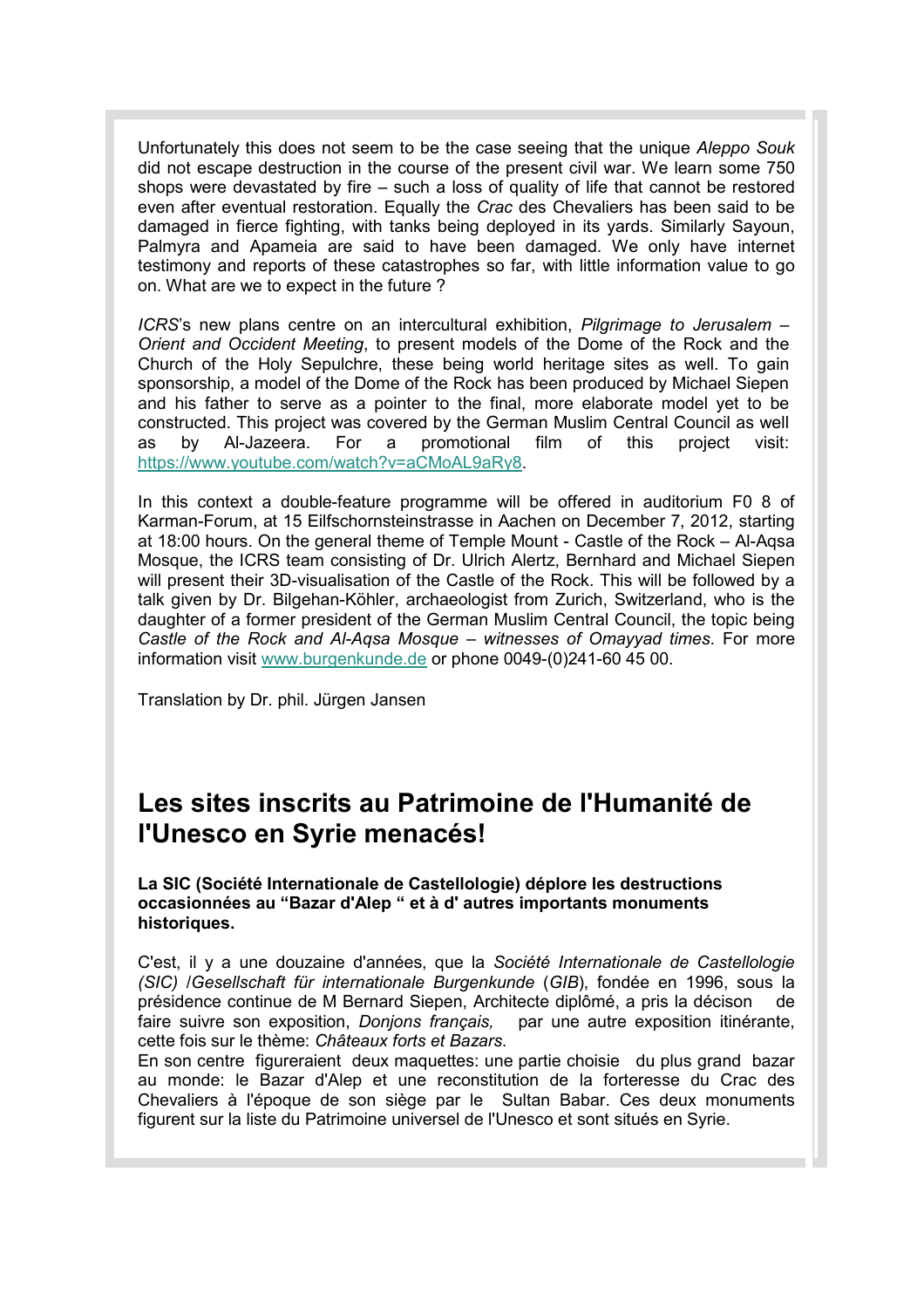Un relevé exhaustif de mesures fut réalisé en 2002 sur demande contractuelle de la *SIC*/*GIB* par des architectes syriens à Alep. Les plans du Crac des Chevaliers ont été communiqués gracieusement par un conservateur du Luxembourg. L'exposition *Châteaux forts et Bazars* a fait sa première sortie publique fin 2005 au Museum d' Archéologie de Francfort sur le Main. Jeunes et plus âgés purent admirer les maquettes mises en scène avec quelque 3000 figurines. Quelques mois après, les maquettes prirent la mer en direction de Washington au Musée de la National Geographic Society et ensuite encore en 2009 vers Bonn au LVR-LandesMuseum, où elles attirèrent plus de 110000 visiteurs.

En s'obligeant à des échelles au 1/25ème, l'équipe de *SIC/GIB* cherchait à restituer le plus fidèlement possible les valeurs architecturales et historiques des lieux pour tous les spectateurs et souhaitait absolument que les oeuvres originales situées en Syrie soient préservées par respect pour le passé. Ce n'est malheureusement pas le cas et, en un peu plus d'une année de guerre civile, les destructions dans l'exceptionnel Souk d'Alep n'ont eu de cesse. Plus de 750 échoppes ont été sacrifiées et réduites en cendres par des incendies, constituant une perte irremplaçable, quasi définitive car l'animation et l'esprit de civilité et d'échange de ce lieu ne reviendront que timidement après une éventuelle reconstruction. Le Crac des Chevaliers a lui aussi été affecté par la zone de combat et des chars lourds y stationnent. Ont pareillement été touchés les hauts lieux d'architecture que sont: Sayoun, Palmyre et Apameia. Pour l'instant les informations ne sont parvenues que par Internet et par des nouvelles de presse, lesquels n'ont communiqué que très peu de photos parlantes. A quoi devons nous nous attendre?

Actuellement *SIC/GIB* a mis à son programme une nouvelle exposition interculturelle: Jérusalem, But des Croisades – La Rencontre de l'Orient et de l'Occident avec des maquettes du Dôme du Rocher et de L'Eglise du saint Sépulcre, tous deux inscrits au Patrimoine de l'Unesco, et espère trouver des sponsors auprès des tenants des deux religions. A cet effet, une maquette préparatoire du Dôme du Rocher a été élaborée par Michael Siepen avec l'assistance scientifique de son père, pour servir à l'achèvement d'une maquette plus complète et détaillée de même échelle . Le Conseil central des Musulmans d'Allemagne et la chaîne de télévision Al Jazeera en ont fait état et un film a été monté pour ce projet qui peut être visionné à l'adresse http://youtu.be/JTF\_DOAKWaM.

C'est dans ce cadre, qu' aura lieu le 7 décembre à 18 h une double présentation sur le thème: *Tempelberg – Dôme du Rocher – Mosquée Al Aqsa*, pendant laquelle l'équipe de de la SIC: l'historien Ulrich Alertz, Mrs Bernard et Michel Siepen présenteront une visualisation en 3D du Dôme du Rocher et qui servira d'introduction à la conférence de Mme le Dr. phil. Bilgehan Köhler, Archéologue de Zürich, fille du précédent Président du Conseil des Musulmans d'Allemagne: le Dr. Axel Ayyub Köhler sur le thème: *le Dôme du Rocher et la Mosquée Al Aqsa, Témoins de l'ére des Omayades*: Salle de conférence FO8 de l'Auditorium Karman, Eilfschornsteinstr. 15 à Aix-la-Chapelle. Pour plus de précisions, consulter le site SIC/*GIB* www.burgenkunde.de ou tél 0049-(0)241-60 45 00.

Traduction par M. Louis Trémolières de Coucy-le-Château